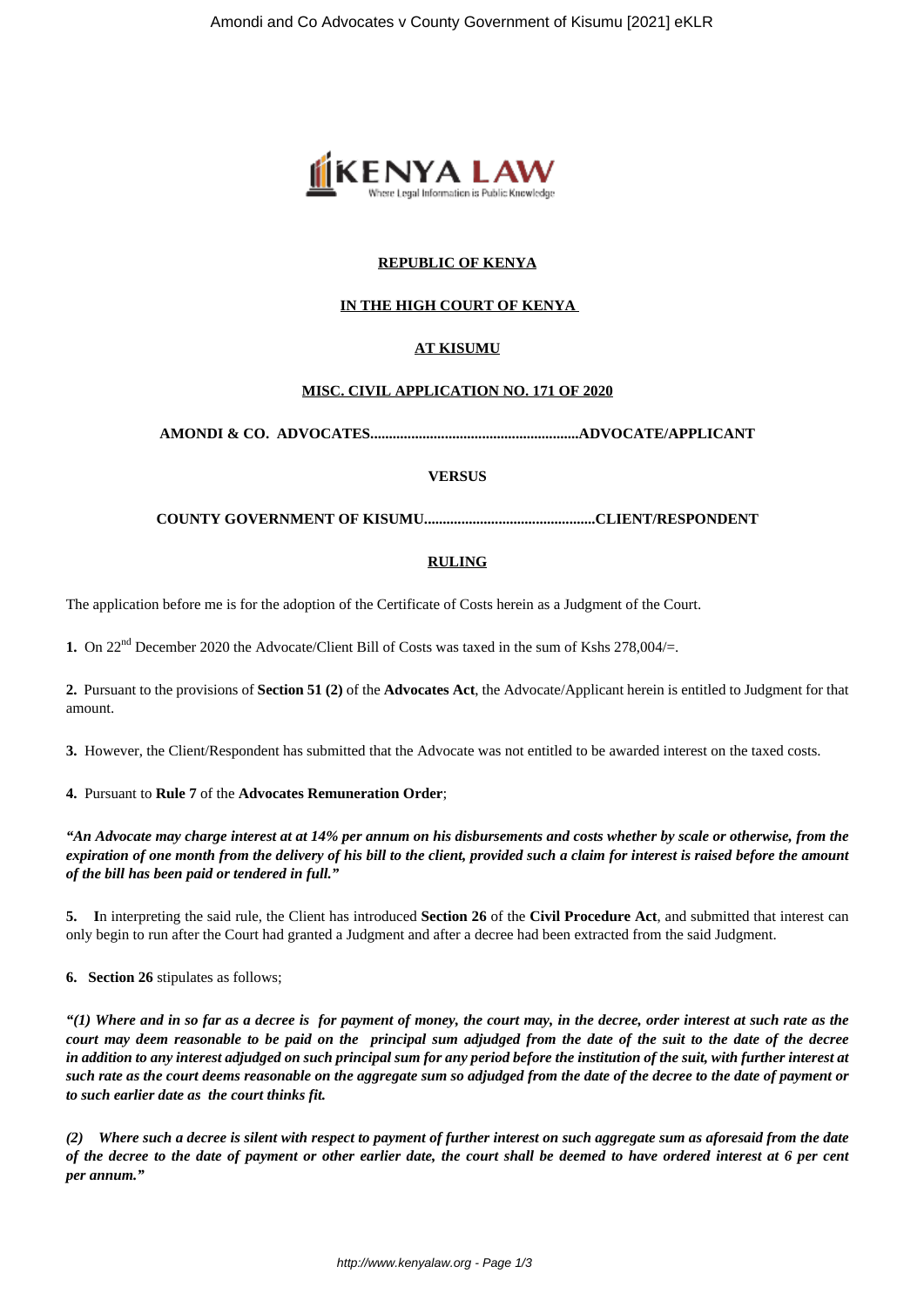**7.** In my understanding of the provisions of **Section 26**, it is a very broad provision, which vests a wide discretion upon the Court when determining the issue of interest that is awardable when the decree was for the payment of money.

**8.** The said provision empowers the Court to award a reasonable rate of interest to be paid on the principal amount.

**9.** The Court may award interest from the date of the suit to the date of the decree.

**10.** In addition, the Court may award interest for any period before the institution of the suit.

**11.** Thirdly, the Court has the discretion to award interest on the aggregate sum, from the date of the decree to the date of payment or to such earlier date as the Court thinks fit.

**12.** Therefore, if **Section 26** of the **Civil Procedure Act** was applicable to taxed costs, the Court would have the discretion to grant interest in 3 segments, as follows;

## *(a) Interest before suit was filed;*

#### *(b) Interest from the date when the suit was filed until the date of the decree; and*

## (c) *Interest on the aggregate amount, from the date of the decree until either the date of payment or until such earlier date as set by the court.*

**13.** In my considered opinion, when the provisions of the **Advocates Act** specify how interest may be awarded on the disbursements and costs, whether by scale or otherwise, it must be deemed that the said provisions oust the more general provisions of the **Civil Procedure Act**. I so hold because it is a cardinal rule of interpretation that when a statute specifies something as being applicable to matters which the statute applies, the said specification ousts other more generalized statutory provisions.

**14.** I hold that the provisions of the **Civil Procedure Act** cannot oust the more specific provisions of the **Advocates Act** which were enacted to address the issues of Advocates' costs.

**15.** It therefore follows that under the **Advocates Act**, the Court does not have discretion to award any rate of interest, even if the Court deems such a rate as reasonable in the circumstances. Whilst **Section 26** of the **Civil Procedure Act** authorizes the Court to award any reasonable rate of interest; the **Advocates Act** specifies the rate as 14% per annum.

**16.** And whilst under the **Civil Procedure Act** the Court has discretion to award interest at 3 different levels, the Court lacks such discretion under the **Advocates Act**.

**17.** Under the **Advocates Act**, the interest may be awarded from the expiration of one month from the date when the Bill was delivered by the Advocate to the Client.

**18.** When the discretion of the Court has already been so constrained, I hold the considered view that it would be unjust to the Advocate to either withhold interest altogether or to reduce it on account of the consideration that the Client was a public entity.

**19.** However, the Advocate is not entitled to interest from the date when he filed the Bill of Costs in Court. I so hold because the quantum sought in the Bill of Costs was much more than the sum which the learned Taxing Officer finally awarded.

**20.** In my considered view, the Client became aware of the *"Bill"* on the date when the Ruling on Taxation was delivered.

**21. Rule 7** of the **Advocates Remuneration Order** appears to have been designed to allow a Client a period of 30 days from the date when the Advocate delivered his bill. In my considered opinion, justice would be served by allowing the Client 30 days from the date when the Ruling on Taxation was delivered.